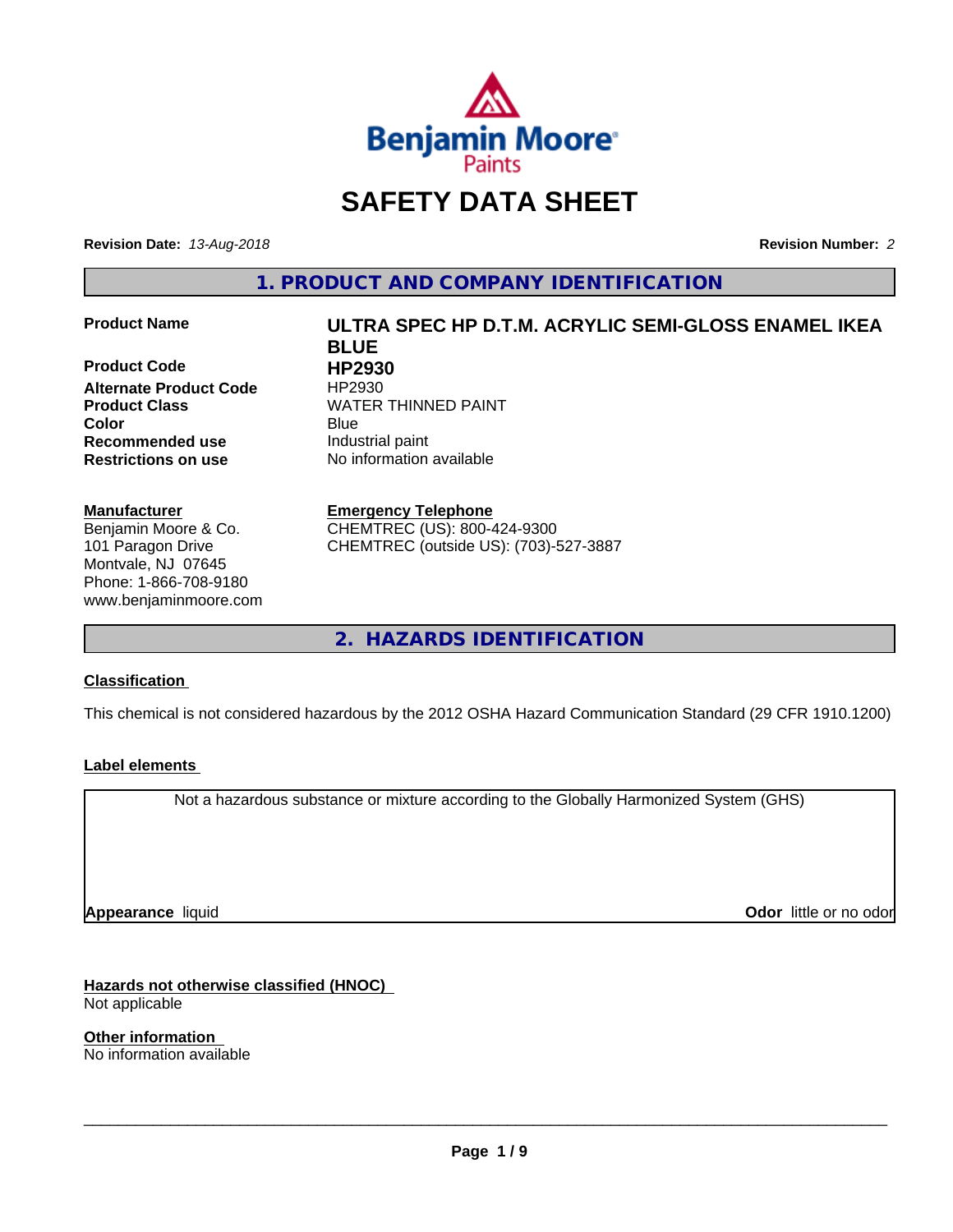# **3. COMPOSITION INFORMATION ON COMPONENTS**

| <b>Chemical name</b>                          | <b>CAS No.</b> | Weight-% |
|-----------------------------------------------|----------------|----------|
| 2,2,4-trimethyl-1,3-propanediol diisobutyrate | 6846-50-0      |          |
| –.<br>Zinc phosphate                          | 7779-90-0      |          |
| Titanium dioxide                              | 13463-67-7     |          |

|                                                  | 4. FIRST AID MEASURES                                                                                    |
|--------------------------------------------------|----------------------------------------------------------------------------------------------------------|
| <b>General Advice</b>                            | No hazards which require special first aid measures.                                                     |
| <b>Eye Contact</b>                               | Rinse thoroughly with plenty of water for at least 15 minutes and consult a<br>physician.                |
| <b>Skin Contact</b>                              | Wash off immediately with soap and plenty of water while removing all<br>contaminated clothes and shoes. |
| <b>Inhalation</b>                                | Move to fresh air. If symptoms persist, call a physician.                                                |
| Ingestion                                        | Clean mouth with water and afterwards drink plenty of water. Consult a physician<br>if necessary.        |
| <b>Most Important</b><br><b>Symptoms/Effects</b> | None known.                                                                                              |
| <b>Notes To Physician</b>                        | Treat symptomatically.                                                                                   |

**5. FIRE-FIGHTING MEASURES**

| <b>Suitable Extinguishing Media</b>                                              | Use extinguishing measures that are appropriate to local<br>circumstances and the surrounding environment.                                   |
|----------------------------------------------------------------------------------|----------------------------------------------------------------------------------------------------------------------------------------------|
| <b>Protective Equipment And Precautions For</b><br><b>Firefighters</b>           | As in any fire, wear self-contained breathing apparatus<br>pressure-demand, MSHA/NIOSH (approved or equivalent)<br>and full protective gear. |
| <b>Specific Hazards Arising From The Chemical</b>                                | Closed containers may rupture if exposed to fire or<br>extreme heat.                                                                         |
| <b>Sensitivity To Mechanical Impact</b>                                          | No.                                                                                                                                          |
| <b>Sensitivity To Static Discharge</b>                                           | No.                                                                                                                                          |
| <b>Flash Point Data</b><br>Flash Point (°F)<br>Flash Point (°C)<br><b>Method</b> | 250.0<br>121.1<br><b>PMCC</b>                                                                                                                |
| <b>Flammability Limits In Air</b>                                                |                                                                                                                                              |
| Lower flammability limit:                                                        | Not applicable                                                                                                                               |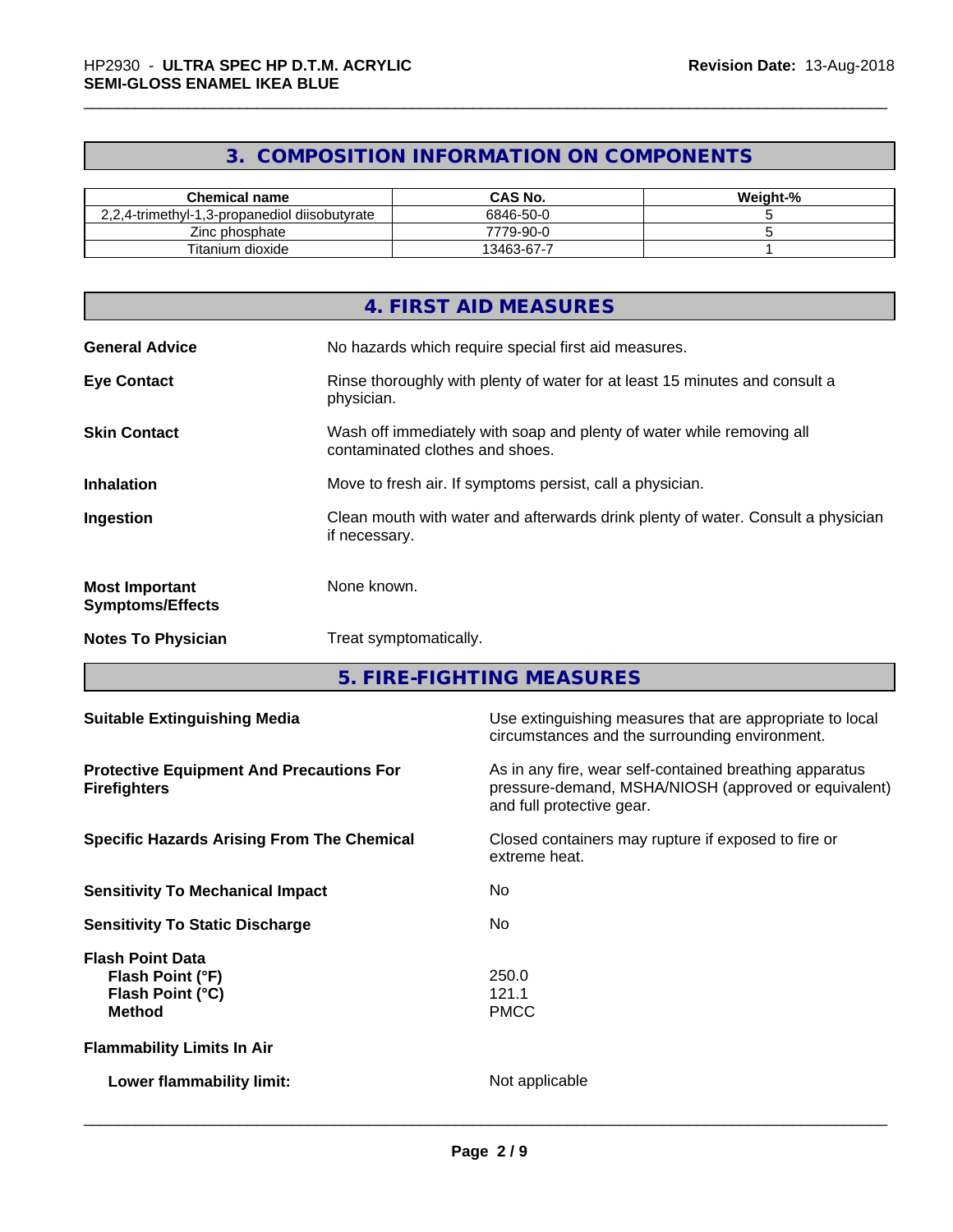#### **Upper flammability limit:** Not applicable

**NFPA Health:** 1 **Flammability:** 1 **Instability:** 0 **Special:** Not Applicable

#### **NFPA Legend**

- 0 Not Hazardous
- 1 Slightly
- 2 Moderate
- 3 High
- 4 Severe

*The ratings assigned are only suggested ratings, the contractor/employer has ultimate responsibilities for NFPA ratings where this system is used.*

*Additional information regarding the NFPA rating system is available from the National Fire Protection Agency (NFPA) at www.nfpa.org.*

# **6. ACCIDENTAL RELEASE MEASURES**

**Storage** Keep container tightly closed. Keep out of the reach of children.

**Incompatible Materials** No information available

# **8. EXPOSURE CONTROLS/PERSONAL PROTECTION**

#### **Exposure Limits**

| ----<br>-------<br>ншсаг<br>παπιτ               | ----<br>. .<br>זוטטר        | <b>DEI</b><br>$\mathbf{r}$<br>-- |
|-------------------------------------------------|-----------------------------|----------------------------------|
| $\sim$<br>minm<br>∣itai<br>dioxide ^<br>,,,,,,, | ٦M.<br>$-1$<br>.na/m°<br>ັບ | $m \alpha/m$<br>' WL<br>، س      |

#### **Legend**

ACGIH - American Conference of Governmental Industrial Hygienists Exposure Limits OSHA - Occupational Safety & Health Administration Exposure Limits N/E - Not Established

**Engineering Measures** Ensure adequate ventilation, especially in confined areas.

 $\overline{\phantom{a}}$  ,  $\overline{\phantom{a}}$  ,  $\overline{\phantom{a}}$  ,  $\overline{\phantom{a}}$  ,  $\overline{\phantom{a}}$  ,  $\overline{\phantom{a}}$  ,  $\overline{\phantom{a}}$  ,  $\overline{\phantom{a}}$  ,  $\overline{\phantom{a}}$  ,  $\overline{\phantom{a}}$  ,  $\overline{\phantom{a}}$  ,  $\overline{\phantom{a}}$  ,  $\overline{\phantom{a}}$  ,  $\overline{\phantom{a}}$  ,  $\overline{\phantom{a}}$  ,  $\overline{\phantom{a}}$ 

#### **Personal Protective Equipment**

| <b>Eye/Face Protection</b> | Safety glasses with side-shields.          |
|----------------------------|--------------------------------------------|
| <b>Skin Protection</b>     | Protective gloves and impervious clothing. |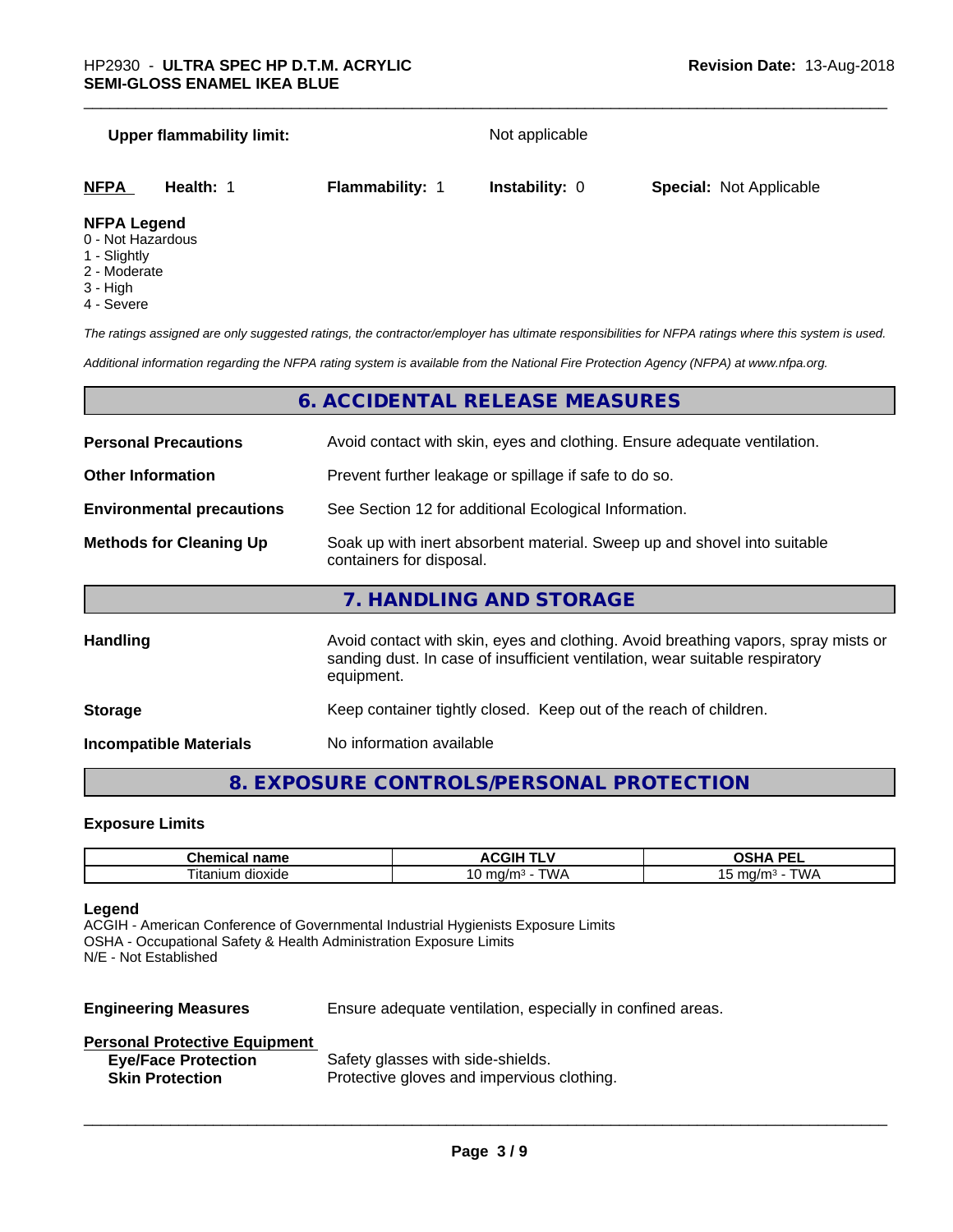**Respiratory Protection** In case of insufficient ventilation wear suitable respiratory equipment.

**Hygiene Measures** Avoid contact with skin, eyes and clothing. Remove and wash contaminated clothing before re-use. Wash thoroughly after handling.

# **9. PHYSICAL AND CHEMICAL PROPERTIES**

**Appearance** liquid **Odor** little or no odor **Odor Threshold** No information available **Density (Ibs/gal)** 8.6 - 9.0 **Specific Gravity** 1.03 - 1.08 **pH** No information available **Viscosity (cps)** No information available **Solubility(ies)** No information available **Evaporation Rate No information available No information available Vapor pressure @20 °C (kPa)** No information available **Vapor density No information available No** information available **Wt. % Solids** 35 - 45 **Vol. % Solids Wt. % Volatiles** 55 - 65 **Vol. % Volatiles** 60 - 70 **VOC Regulatory Limit (g/L)** < 150 **Boiling Point (°F)** 212 **Boiling Point (°C)** 100 **Freezing Point (°F)** 32 **Freezing Point (°C)** 0 **Flash Point (°F) Flash Point (°C)** 121.1 **Method** PMCC **Flammability (solid, gas)** Not applicable<br> **Upper flammability limit:** Not applicable **Upper flammability limit: Lower flammability limit:** Not applicable **Autoignition Temperature (°F)** No information available **Autoignition Temperature (°C)** No information available **Decomposition Temperature (°F)** No information available **Decomposition Temperature (°C)** No information available **Partition coefficient Contract Contract Contract Contract Contract Contract Contract Contract Contract Contract Contract Contract Contract Contract Contract Contract Contract Contract Contract Contract Contract Contract** 

**No information available** 

# **10. STABILITY AND REACTIVITY**

| <b>Reactivity</b>                       | Not Applicable                           |
|-----------------------------------------|------------------------------------------|
| <b>Chemical Stability</b>               | Stable under normal conditions.          |
| <b>Conditions to avoid</b>              | Prevent from freezing.                   |
| <b>Incompatible Materials</b>           | No materials to be especially mentioned. |
| <b>Hazardous Decomposition Products</b> | None under normal use.                   |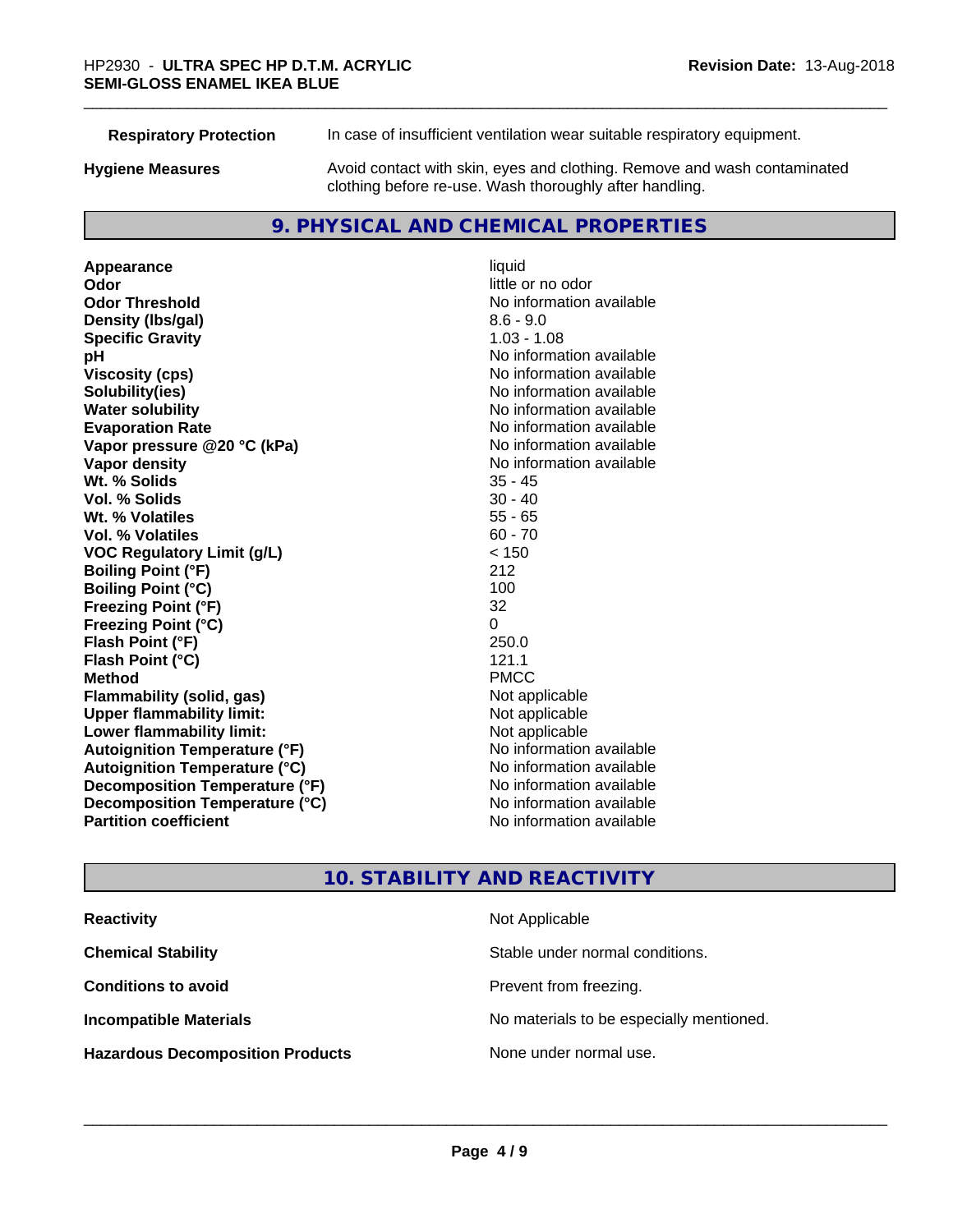| Possibility of hazardous reactions                                                                                                                                                                                                                                                                                                                                                                                                                                                                      |             |                                                                                                                                                                                                                                                                                                                                                                                                                                                                                             | None under normal conditions of use. |                                                                                   |
|---------------------------------------------------------------------------------------------------------------------------------------------------------------------------------------------------------------------------------------------------------------------------------------------------------------------------------------------------------------------------------------------------------------------------------------------------------------------------------------------------------|-------------|---------------------------------------------------------------------------------------------------------------------------------------------------------------------------------------------------------------------------------------------------------------------------------------------------------------------------------------------------------------------------------------------------------------------------------------------------------------------------------------------|--------------------------------------|-----------------------------------------------------------------------------------|
|                                                                                                                                                                                                                                                                                                                                                                                                                                                                                                         |             | 11. TOXICOLOGICAL INFORMATION                                                                                                                                                                                                                                                                                                                                                                                                                                                               |                                      |                                                                                   |
| <b>Product Information</b>                                                                                                                                                                                                                                                                                                                                                                                                                                                                              |             |                                                                                                                                                                                                                                                                                                                                                                                                                                                                                             |                                      |                                                                                   |
| Information on likely routes of exposure                                                                                                                                                                                                                                                                                                                                                                                                                                                                |             |                                                                                                                                                                                                                                                                                                                                                                                                                                                                                             |                                      |                                                                                   |
| <b>Principal Routes of Exposure</b>                                                                                                                                                                                                                                                                                                                                                                                                                                                                     |             | Eye contact, skin contact and inhalation.                                                                                                                                                                                                                                                                                                                                                                                                                                                   |                                      |                                                                                   |
| <b>Acute Toxicity</b>                                                                                                                                                                                                                                                                                                                                                                                                                                                                                   |             |                                                                                                                                                                                                                                                                                                                                                                                                                                                                                             |                                      |                                                                                   |
| <b>Product Information</b>                                                                                                                                                                                                                                                                                                                                                                                                                                                                              |             | No information available                                                                                                                                                                                                                                                                                                                                                                                                                                                                    |                                      |                                                                                   |
| Symptoms related to the physical, chemical and toxicological characteristics                                                                                                                                                                                                                                                                                                                                                                                                                            |             |                                                                                                                                                                                                                                                                                                                                                                                                                                                                                             |                                      |                                                                                   |
| <b>Symptoms</b>                                                                                                                                                                                                                                                                                                                                                                                                                                                                                         |             | No information available                                                                                                                                                                                                                                                                                                                                                                                                                                                                    |                                      |                                                                                   |
| Delayed and immediate effects as well as chronic effects from short and long-term exposure                                                                                                                                                                                                                                                                                                                                                                                                              |             |                                                                                                                                                                                                                                                                                                                                                                                                                                                                                             |                                      |                                                                                   |
| Eye contact<br><b>Skin contact</b><br><b>Inhalation</b><br>Ingestion<br><b>Sensitization</b><br><b>Neurological Effects</b><br><b>Mutagenic Effects</b><br><b>Reproductive Effects</b><br><b>Developmental Effects</b><br><b>Target organ effects</b><br><b>STOT - single exposure</b><br><b>STOT - repeated exposure</b><br>Other adverse effects<br><b>Aspiration Hazard</b><br><b>Numerical measures of toxicity</b><br>The following values are calculated based on chapter 3.1 of the GHS document |             | May cause slight irritation.<br>skin and cause irritation.<br>May cause irritation of respiratory tract.<br>Ingestion may cause gastrointestinal irritation, nausea, vomiting and diarrhea.<br>No information available<br>No information available.<br>No information available.<br>No information available.<br>No information available.<br>No information available.<br>No information available.<br>No information available.<br>No information available.<br>No information available |                                      | Substance may cause slight skin irritation. Prolonged or repeated contact may dry |
|                                                                                                                                                                                                                                                                                                                                                                                                                                                                                                         |             |                                                                                                                                                                                                                                                                                                                                                                                                                                                                                             |                                      |                                                                                   |
| <b>ATEmix (oral)</b><br><b>Component Information</b>                                                                                                                                                                                                                                                                                                                                                                                                                                                    | 54943 mg/kg |                                                                                                                                                                                                                                                                                                                                                                                                                                                                                             |                                      |                                                                                   |
| 2,2,4-trimethyl-1,3-propanediol diisobutyrate<br>LD50 Oral: > 3,200 mg/kg (Rat) vendor data<br>LC50 Inhalation (Vapor): $> 5.3$ mg/L (Rat)<br>Titanium dioxide<br>LD50 Oral: > 10000 mg/kg (Rat)                                                                                                                                                                                                                                                                                                        |             |                                                                                                                                                                                                                                                                                                                                                                                                                                                                                             |                                      |                                                                                   |
| Carcinogenicity<br>The information below indicates whether each agency has listed any ingredient as a carcinogen:.                                                                                                                                                                                                                                                                                                                                                                                      |             |                                                                                                                                                                                                                                                                                                                                                                                                                                                                                             |                                      |                                                                                   |
| Chemical name                                                                                                                                                                                                                                                                                                                                                                                                                                                                                           |             | <b>IARC</b>                                                                                                                                                                                                                                                                                                                                                                                                                                                                                 | <b>NTP</b>                           | <b>OSHA</b>                                                                       |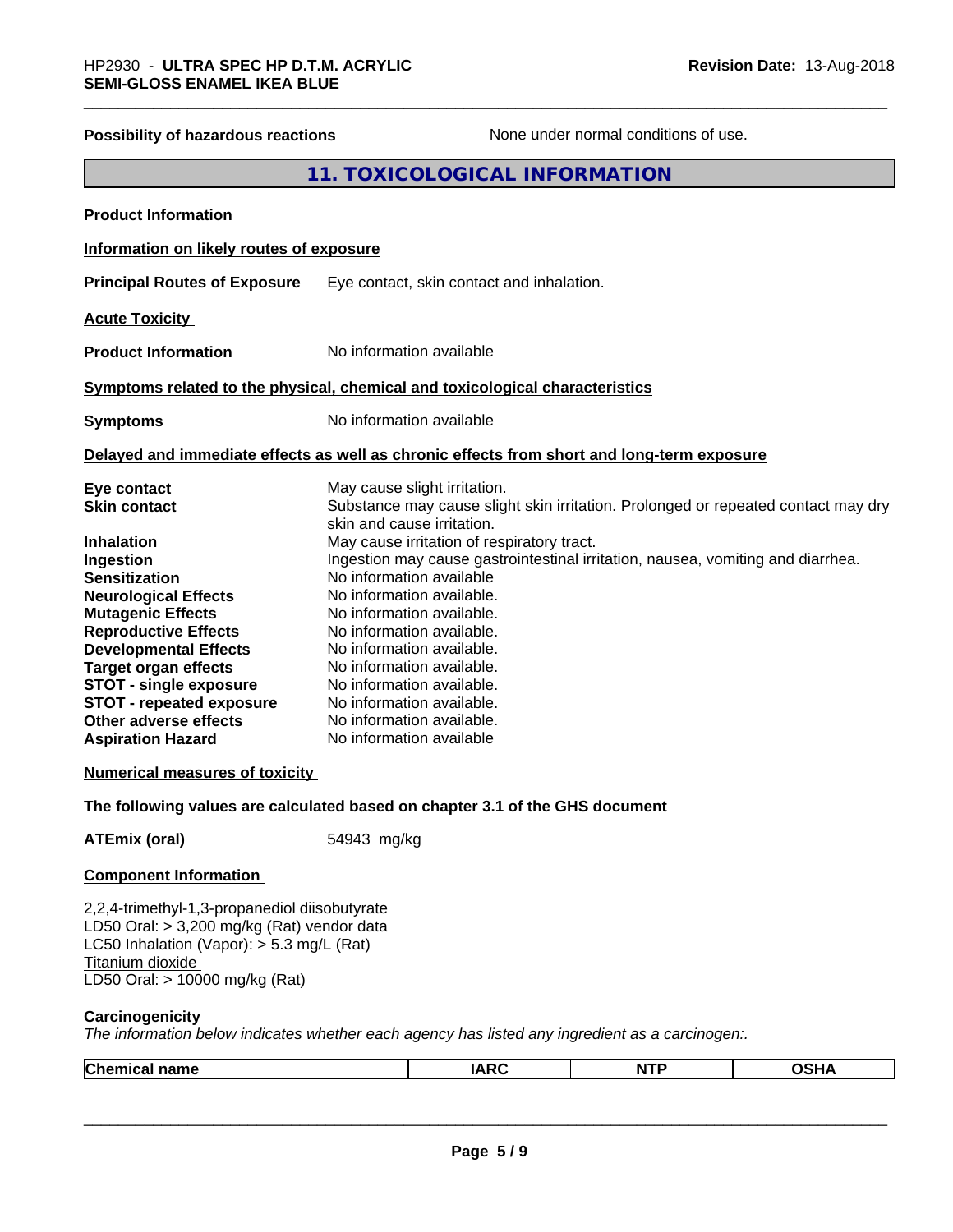# \_\_\_\_\_\_\_\_\_\_\_\_\_\_\_\_\_\_\_\_\_\_\_\_\_\_\_\_\_\_\_\_\_\_\_\_\_\_\_\_\_\_\_\_\_\_\_\_\_\_\_\_\_\_\_\_\_\_\_\_\_\_\_\_\_\_\_\_\_\_\_\_\_\_\_\_\_\_\_\_\_\_\_\_\_\_\_\_\_\_\_\_\_ HP2930 - **ULTRA SPEC HP D.T.M. ACRYLIC SEMI-GLOSS ENAMEL IKEA BLUE**

|                           | റല<br>Humar<br>,,,,, <del>,</del><br><u>_ _</u> | Listed |  |
|---------------------------|-------------------------------------------------|--------|--|
| .<br>dioxide<br>l itanıun | 'oroinoaon<br>,,,,,                             |        |  |

• Although IARC has classified titanium dioxide as possibly carcinogenic to humans (2B), their summary concludes: "No significant exposure to titanium dioxide is thought to occur during the use of products in which titanium dioxide is bound to other materials, such as paint."

#### **Legend**

IARC - International Agency for Research on Cancer NTP - National Toxicity Program OSHA - Occupational Safety & Health Administration

**12. ECOLOGICAL INFORMATION**

# **Ecotoxicity Effects**

The environmental impact of this product has not been fully investigated.

## **Product Information**

#### **Acute Toxicity to Fish**

No information available

#### **Acute Toxicity to Aquatic Invertebrates**

No information available

#### **Acute Toxicity to Aquatic Plants**

No information available

#### **Persistence / Degradability**

No information available.

#### **Bioaccumulation**

No information available.

#### **Mobility in Environmental Media**

No information available.

### **Ozone**

No information available

## **Component Information**

#### **Acute Toxicity to Fish**

Titanium dioxide  $LC50:$  > 1000 mg/L (Fathead Minnow - 96 hr.)

#### **Acute Toxicity to Aquatic Invertebrates**

No information available

#### **Acute Toxicity to Aquatic Plants**

No information available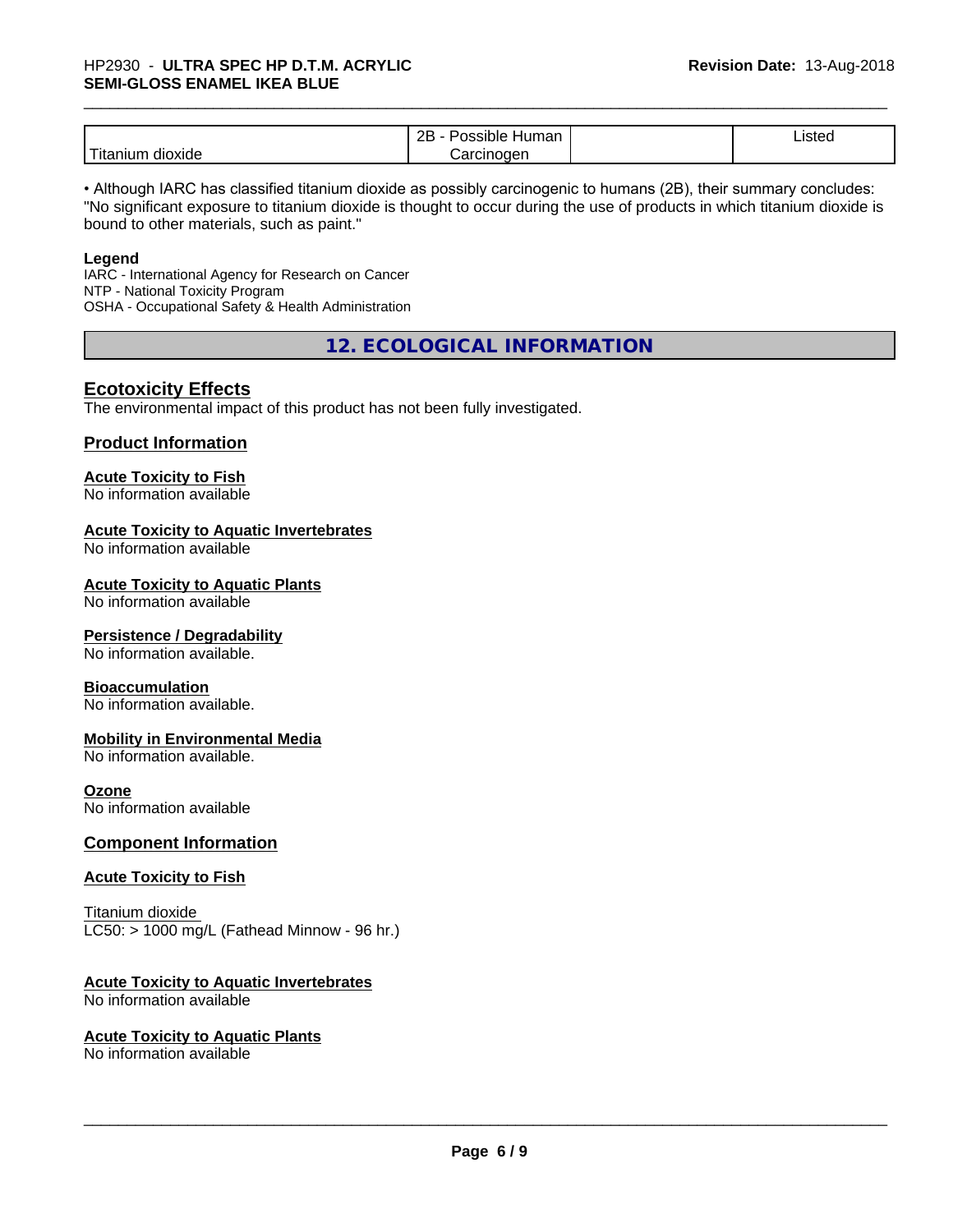|                              | 13. DISPOSAL CONSIDERATIONS                                                                                                                                                                                               |
|------------------------------|---------------------------------------------------------------------------------------------------------------------------------------------------------------------------------------------------------------------------|
| <b>Waste Disposal Method</b> | Dispose of in accordance with federal, state, and local regulations. Local<br>requirements may vary, consult your sanitation department or state-designated<br>environmental protection agency for more disposal options. |
|                              | 14. TRANSPORT INFORMATION                                                                                                                                                                                                 |
| <b>DOT</b>                   | Not regulated                                                                                                                                                                                                             |
| <b>ICAO/IATA</b>             | Not regulated                                                                                                                                                                                                             |
| <b>IMDG/IMO</b>              | Not regulated                                                                                                                                                                                                             |
|                              | <b>15. REGULATORY INFORMATION</b>                                                                                                                                                                                         |
|                              |                                                                                                                                                                                                                           |

# **International Inventories**

| <b>TSCA: United States</b> | Yes - All components are listed or exempt. |
|----------------------------|--------------------------------------------|
| <b>DSL: Canada</b>         | Yes - All components are listed or exempt. |

# **Federal Regulations**

#### **SARA 311/312 hazardous categorization**

| Acute health hazard               | No. |  |
|-----------------------------------|-----|--|
| Chronic Health Hazard             | Nο  |  |
| Fire hazard                       | No. |  |
| Sudden release of pressure hazard | Nο  |  |
| Reactive Hazard                   | Nο  |  |

#### **SARA 313**

Section 313 of Title III of the Superfund Amendments and Reauthorization Act of 1986 (SARA). This product contains a chemical or chemicals which are subject to the reporting requirements of the Act and Title 40 of the Code of Federal Regulations, Part 372:

| Chemical name  | CAS No.   | Weiaht-% | <b>CERCLA/SARA 313</b>     |
|----------------|-----------|----------|----------------------------|
|                |           |          | (de minimis concentration) |
| Zinc phosphate | 7779-90-0 |          |                            |

#### **Clean Air Act,Section 112 Hazardous Air Pollutants (HAPs) (see 40 CFR 61)** This product contains the following HAPs:

*None*

# **US State Regulations**

# **California Proposition 65**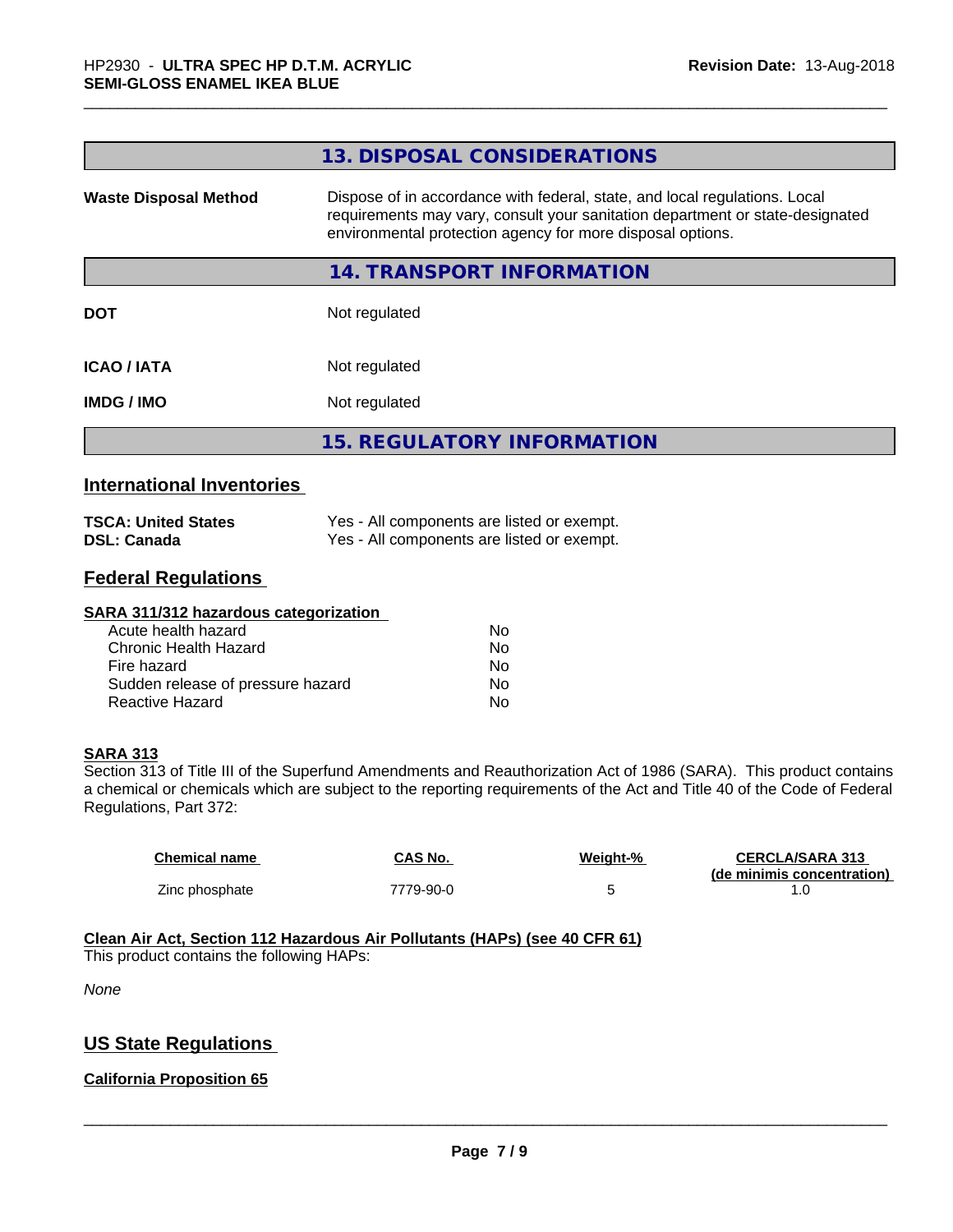# **A** WARNING: Cancer and Reproductive Harm– www.P65warnings.ca.gov

#### **State Right-to-Know**

| $\sim$<br>---<br>name<br><br>۱۳ مه                       | л -<br>шо<br>つししこ | <b>Nev</b> | . |
|----------------------------------------------------------|-------------------|------------|---|
| $\overline{\phantom{a}}$<br>--<br>∠ınc<br>าosphate<br>nn |                   |            |   |

#### **Legend**

X - Listed

| Health: 1<br>$PPE: -$<br>HMIS -<br><b>Flammability: 1</b><br><b>Reactivity: 0</b><br><b>HMIS Legend</b><br>0 - Minimal Hazard                                                                                                                                                                                                                                             | <b>16. OTHER INFORMATION</b> |  |  |  |  |  |
|---------------------------------------------------------------------------------------------------------------------------------------------------------------------------------------------------------------------------------------------------------------------------------------------------------------------------------------------------------------------------|------------------------------|--|--|--|--|--|
|                                                                                                                                                                                                                                                                                                                                                                           |                              |  |  |  |  |  |
| 2 - Moderate Hazard<br>3 - Serious Hazard<br>4 - Severe Hazard<br>* - Chronic Hazard<br>X - Consult your supervisor or S.O.P. for "Special" handling instructions.<br>Note: The PPE rating has intentionally been left blank. Choose appropriate PPE that will protect employees from the hazards the material will<br>present under the actual normal conditions of use. | 1 - Slight Hazard            |  |  |  |  |  |

*Caution: HMISÒ ratings are based on a 0-4 rating scale, with 0 representing minimal hazards or risks, and 4 representing significant hazards or risks. Although HMISÒ ratings are not required on MSDSs under 29 CFR 1910.1200, the preparer, has chosen to provide them. HMISÒ ratings are to be used only in conjunction with a fully implemented HMISÒ program by workers who have received appropriate HMISÒ training. HMISÒ is a registered trade and service mark of the NPCA. HMISÒ materials may be purchased exclusively from J. J. Keller (800) 327-6868.*

 **WARNING!** If you scrape, sand, or remove old paint, you may release lead dust. LEAD IS TOXIC. EXPOSURE TO LEAD DUST CAN CAUSE SERIOUS ILLNESS, SUCH AS BRAIN DAMAGE, ESPECIALLY IN CHILDREN. PREGNANT WOMEN SHOULD ALSO AVOID EXPOSURE.Wear a NIOSH approved respirator to control lead exposure. Clean up carefully with a HEPA vacuum and a wet mop. Before you start, find out how to protect yourself and your family by contacting the National Lead Information Hotline at 1-800-424-LEAD or log on to www.epa.gov/lead.

| <b>Prepared By</b>      | <b>Product Stewardship Department</b><br>Benjamin Moore & Co.<br>101 Paragon Drive<br>Montvale, NJ 07645<br>800-225-5554 |
|-------------------------|--------------------------------------------------------------------------------------------------------------------------|
| <b>Revision Date:</b>   | 13-Aug-2018                                                                                                              |
| <b>Revision Summary</b> | Not available                                                                                                            |

#### Disclaimer

The information contained herein is presented in good faith and believed to be accurate as of the effective date shown above. This information is furnished without warranty of any kind. Employers should use this information only as a